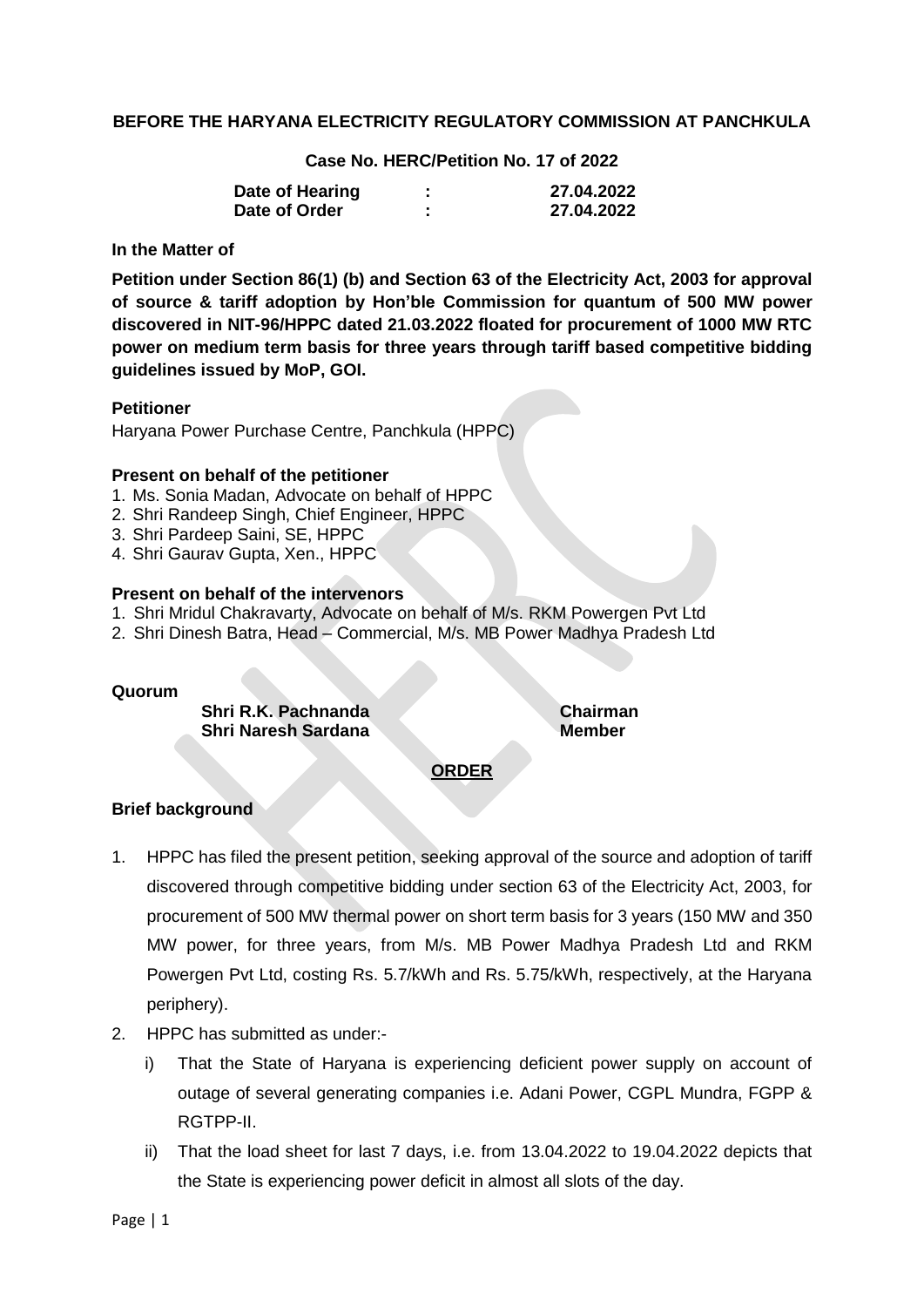- iii) That medium term tender was floated for procurement of 1000 MW power for three years (i.e. 15.04.2022 to 14.04.2025) on DEEP portal through PFCCL, (a Govt of India, Enterprise) & UHBVN, website by HPPC on 21.03.2022 strictly as per the standard bidding documents issued by the Ministry of Power and wide publicity was also carried through two no. leading newspapers.
- iv) That on the last date of submission of bid, i.e. 30.03.2022, only two bidders namely M/s MB power, Madhya Pradesh and M/s RKM Powergen Ltd, Chennai submitted their bids.
- v) That the technical bid (RFQ) was opened on the scheduled date i.e. 31.03.2022. Both the bidders were technically qualified. The brief technical details are as under:-

|                              | <b>RKM Powergen Pvt Ltd</b>                   | <b>MB Power Madhya</b><br><b>Pradesh Ltd</b> |
|------------------------------|-----------------------------------------------|----------------------------------------------|
| Trader/Generator             | Generator                                     | Generator                                    |
| Source of Power              | thermal                                       | thermal                                      |
| Fuel                         | coal                                          | coal                                         |
| Name of Plant                | Ucchpinda Thermal Power plant<br>Chhattisgarh | ANUPPUR IPP, MP                              |
| Quantum offered(in<br>MW)    | 350                                           | 150                                          |
| Installed capacity(in<br>MW) | 1440MW (4 x 360MW)                            | 1200 MW (2X600MW)                            |
| Networth (IN CR.)            | 4447.19                                       | 1704.74                                      |

vi) The financial bid (RFP) was opened on scheduled date i.e. 04.03.2022, and details are as under:

| <b>Details of Tariff</b>                  | <b>MB Power Madhya</b><br><b>Pradesh Ltd</b> | <b>RKM Powergen</b><br><b>Pvt Ltd</b> |
|-------------------------------------------|----------------------------------------------|---------------------------------------|
| Base Fixed cost (Rs/kWh)                  | 2.9                                          | 2.52                                  |
| Cost of Generation (Rs per KWH)           | 2.9                                          | 2.52                                  |
| Cost of transmission charges (Rs per KWH) | 0.55                                         | 0.53                                  |
| Cost of transmission losses (Rs per KWH)  | 0.22                                         | 0.18                                  |
| <b>Total</b>                              | 6.57                                         | 5.75                                  |
| Bid Quantity (MW)                         | 150                                          | 350                                   |

vii) The e-reverse auction was held on 05.04.2022. The rate discovered after e-reverse auction, is placed as below:-

| Generator                          | Base fixed Cost of    |            | Cost of                   | Cost of        | <b>Bid Quantity</b> | Tariff at Haryana  |
|------------------------------------|-----------------------|------------|---------------------------|----------------|---------------------|--------------------|
|                                    | charge                | Generation | transmission transmission |                | (MW)                | Periphery (Rs/Kwh) |
|                                    | $(Rs/kWh)$ $(Rs per)$ |            | charges (Rs               | losses (Rs per |                     |                    |
|                                    |                       | KWH)       | per KWH)                  | KWH)           |                     |                    |
| <b>MB POWER</b>                    | 2.48                  | 2.48       | 0.55                      | 0.19           | 150.0               | 5.7                |
| <b>RKM POWER</b><br><b>GEN LTD</b> | 2.52                  | 2.52       | 0.53                      | 0.18           | 350.0               | 5.75               |

viii) HPPC floated the short-term tender for procurement of 750 MW power through DEEP portal for the period from May to Oct' 2022 and the weighted average rates discovered is as under:-

| Month | Quantum in MW<br>approved by<br><b>HERC</b> | Quantum in MW<br>accepted by<br><b>Bidders</b> | Average weighted rate discovered at<br>Haryana periphery (Rs./Kwh) |
|-------|---------------------------------------------|------------------------------------------------|--------------------------------------------------------------------|
| MAY   | 650                                         | 300                                            | 5.18                                                               |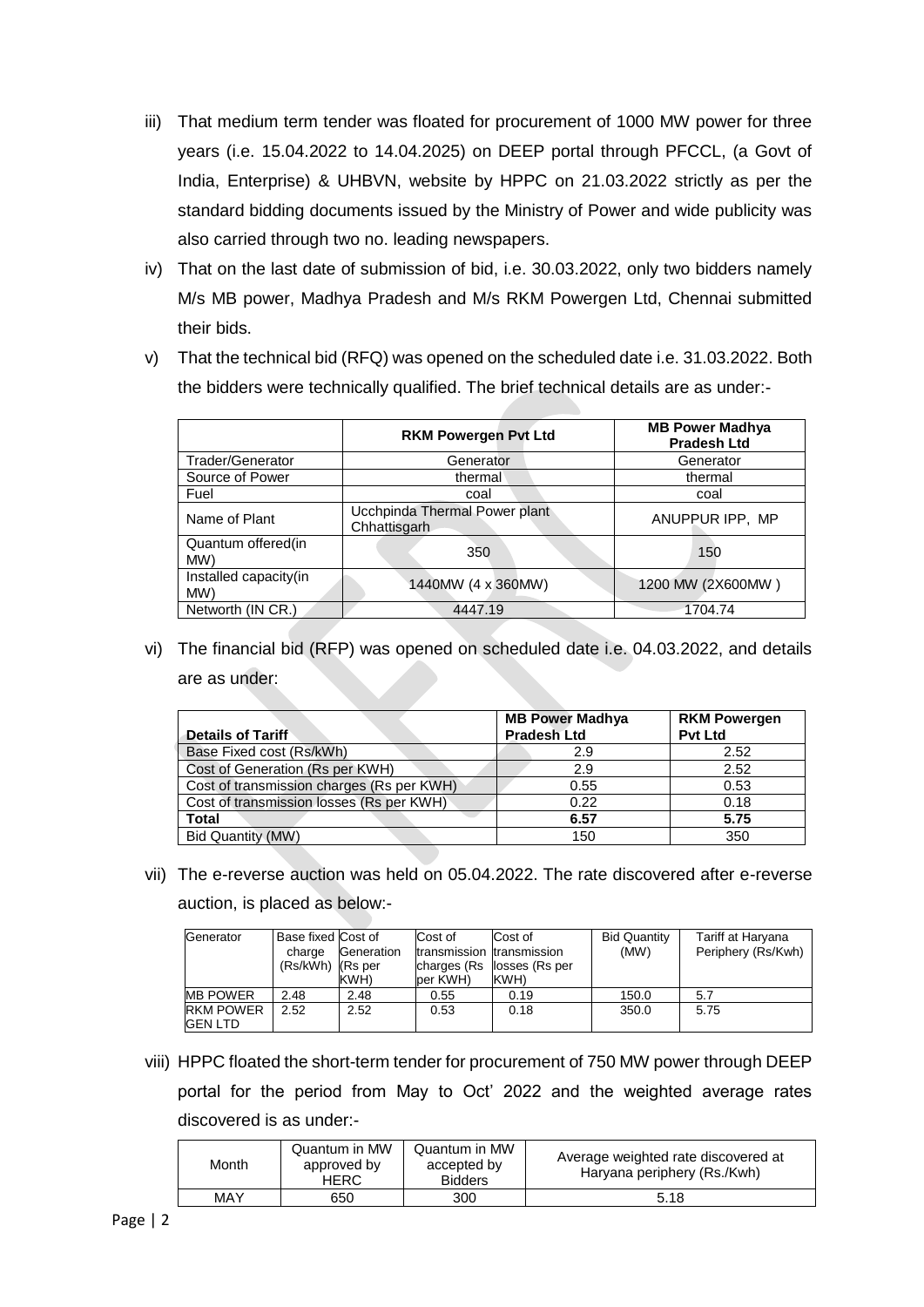| JUNE             | 750 | 400 | 5.11 |
|------------------|-----|-----|------|
| JULY             | 730 | 400 | 4.83 |
| <b>AUGUST</b>    | 750 | 420 | 4.90 |
| <b>SEPTEMBER</b> | 750 | 510 | 5.04 |
| OCTOBER          | 450 | 150 | 5.47 |

- ix) That HPPC floated another short-term tender (NIT-98) for procurement of 750 MW power through DEEP portal for the period from April to Oct' 2022. In this regard only one single bidder i.e. M/s Dhariwal infrastructure Ltd. was eligible having a quantum of 50 MW. Thus, from the above two tenders, it is evident that there is very less power available with generators, which are willing to sell power in short term tenders and bidders are willing to sell their power in the power exchange due to wind fall gain/exorbitant high price.
- x) That, presently the rates in IEX are higher than the corresponding period of last year. However, CERC vide order dated 01.04.2022 has capped the Market Clearing Price (MCP) as Rs. 12/kWh. Knowing the fact that power exchange prices are high during the summer/paddy season and if HPPC buys deficit quantum through exchange during that period, there is likelihood of getting the power at exorbitant price or getting clearance of partial power / no power at all, thereby leading to unreliable supply in peak season. This may result in large scale power cuts for the consumers of Haryana.
- xi) The following prayers have been made:
	- a. To approve the source and tariff adoption for procurement of 500 MW RTC power on medium term basis for three years at a tariff discovered through transparent process of competitive bidding (NIT-93) under Section 63 of the Electricity Act, 2003.
	- b. Allow HPPC to issue LOA for purchase of 500 MW RTC power from 15.04.2022 to 14.04.2025 to MB power & RKM Powergen Pvt. Ltd.
	- c. To approve draft PPA as per standard bidding guidelines of MoP/GOI to be signed with the said bidders.
	- d. Pass such further order or order(s) as may be deemed necessary and fit in the circumstances of the case.

# **Proceedings in the Case**

3. The petition was hosted on the website of the Commission for inviting objections / comments from the general public / stakeholders. A public notice, regarding the same, was also issued by the Commission in two newspapers viz. Punjab Kesri and Hindustan Times, dated 13.04.2022 as well as on the website of the Commission, inviting comments from stakeholders, by 20.04.2022. However, no comments were received in the Commission.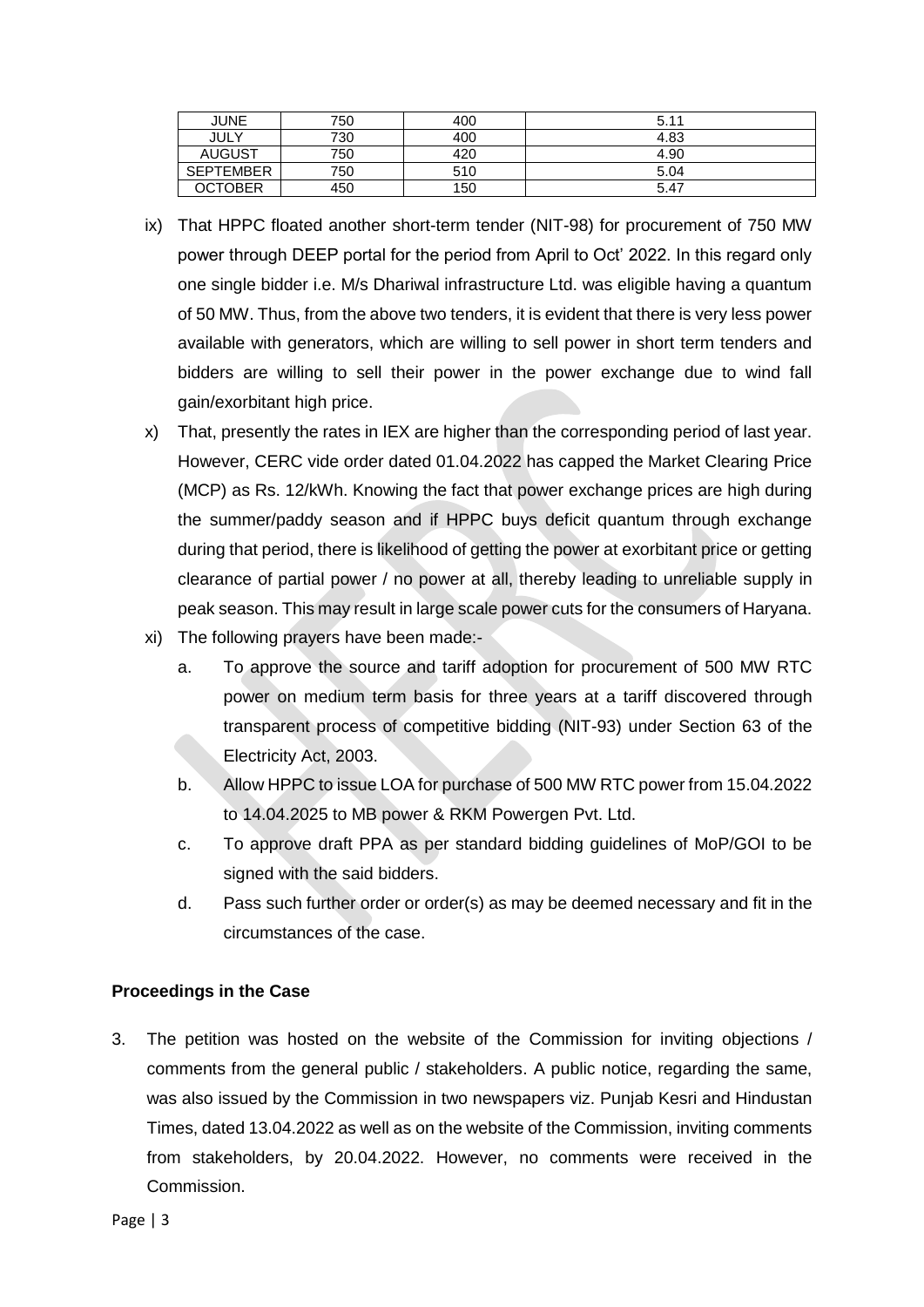4. The case was heard on 27.04.2022 as scheduled. The representatives of the generators concerned in the present petition i.e. M/s. RKM Powergen Pvt Ltd., M/s. MB Power Madhya Pradesh Ltd. and Sh. Vikrant Katyal (interveners), were present in the hearing.

## **Commission's Analysis and order**

- 5. The Commission heard, at length, the learned counsel M/s Sonia Madan along with Shri Randeep Singh Chief Engineer / HPPC, present on behalf of the petitioner, as well as Shri Dinesh Batra, Head Business development & Commercial MB Power (Madhya Pradesh) limited and Shri Mridul Chakravarty, learned counsel appearing on behalf of M/s. RKM Powergen Pvt Ltd i.e. the two successful bidders in the NIT-96 / HPPC dated 21.03.2022 floated by the petitioner herein.
- 6. At the outset, the learned counsel M/s Madan as well as the CE/HPPC brought to the notice of this Commission that there is an acute shortage of power arising out of nonavailability of power from generators like Adani Power Limited (Mundra), CGPL, RGTPS Unit-II and FGPP (Faridabad). They argued at length that there is an acute shortage of coal supply to the power plants including imported coal and further, the cost of imported coal has increased manifold. The pan India imbalance in supply and demand of power is reflected in the Short Term / Day Ahead Market, wherein in all time block's price of electricity is hovering at the ceiling level and the volume cleared is just about a fraction of the buy bids. Thus, on the one hand supply is constrained while on the other hand demand has witnessed a sharp spike. Consequently, in order to balance the two ends and to ensure un-interrupted power supply to the consumers of Discoms, it has been prayed that this Hon'ble Commission may approve the source as well as adopt the tariff discovered through a transparent process of bidding in line with the provisions of Section 63 of the Electricity Act, 2003.
- 7. Upon hearing the submissions of the parties, this Commission observes that it is the duty of the HPPC/Discoms to continuously monitor and assess demand and supply position of electricity and keep taking required action/steps at regular intervals to avoid any sharp mismatch. However, the Discoms for quite sometimes now were having surplus power resulting in stranded PPAs and paying Fixed Charges, wherever applicable, without drawing the entire contracted capacity. The situation continued till the time of filing of the MYT Petition for the FY 2022-23 on which this Commission issued order dated  $30<sup>th</sup>$ March, 2022. Even at that time Adani Power Limited and CGPL were not supplying power, 600 MW Unit- 2 of RGTPS (HPGCL) was not available and given the non-availability of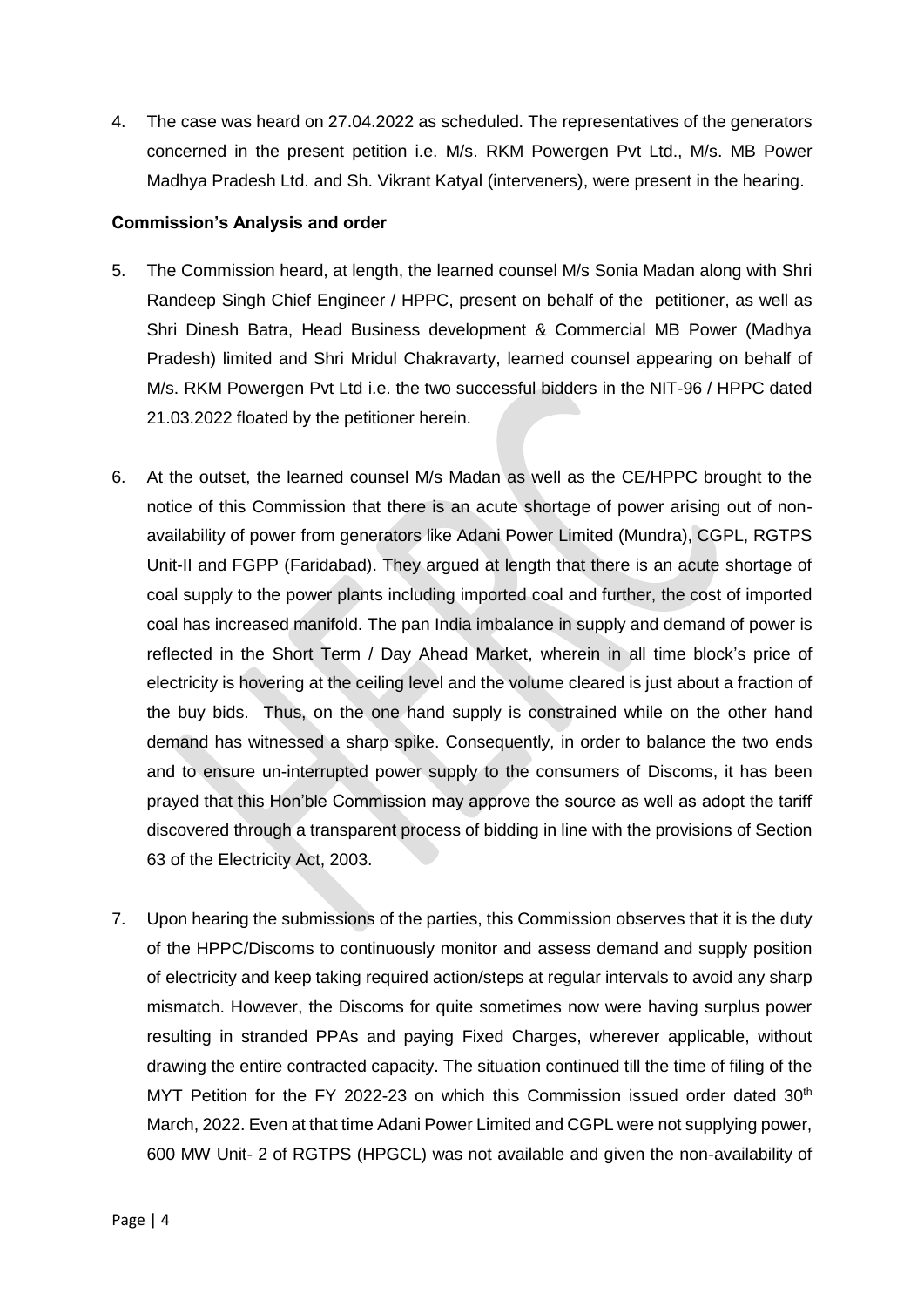APM gas FGPP (Faridabad NTPC) was not being scheduled. However, HPPC/Discoms did not take any steps to prevent the current shortage.

- 8. While on one hand the Discoms are pleading urgency in seeking approval for power procurement, on the other hand on four different occasions i.e. i) 750 MW power procurement valid up to 16.03.2022 ii) 7.5 MW Orbit Resorts valid up to 31.03.2022 iii) 75 MW J&K State Power iv. 728.68 MW Dadri (NTPC) power, HPPC/Discoms approached this Commission seeking approval of source and tariff at the eleventh hour for urgent disposal of the matter. The Commission further observes that HPPC / Discoms, as per their own admission, were also not able to ensure that the entire quantum of power approved by the Commission materialized.
- 9. On the issue of demand supply mismatch and trading losses due to un-economic dispatch of surplus, the Commission in almost all its ARR / Tariff order since the commissioning of two Units of 300 MW at Yamunanagar, two Units of 600 MW each RGTPS, CLP Jhajjar under Case – 2 bidding and Adani Power, CGPL under Case-1 bidding, has been impressing upon / directing and advising the HPPC / Discoms to manage their power procurement efficiently so as not to pass on the trading losses to the electricity consumers due to its poor power procurement plan.
- 10. The Commission, in its order dated 9.04.2021 (PRO-63 of 2021) observed, **"…the Discoms must gear up their power purchase procurement planning and strengthen its trading activities for disposal of surplus power. It would be appropriate for the licensee to closely monitor, on daily basis, the surplus capacity, which could neither be backed down nor sold off even at variable cost and is therefore leading to trading losses. The Discoms must fine tune their projection models and ensure that surplus energy available is disposed of in a cost-effective manner".**
- 11. Further, in the MYT order dated 30th march, 2020, the Commission observed that, "**the Discoms have proposed to garner revenue from inter-state sale of power for the FY 2021-22 on the basis of the average variable power purchase cost".** It needs to be noted that average variable cost of power is substantially lower than the cost of power to the Discoms at its periphery. Hence, for each unit of power sold in the inter-state space, the Discoms would be incurring trading losses.
- 12. Additionally, on a query raised in the hearing by the Commission regarding disposal of the proposed power between the months of November to March, as the power proposed to be procured is round the clock for three years, the learned counsel Ms. Madan replied that the surplus power during the winter months will be banked. It is commercially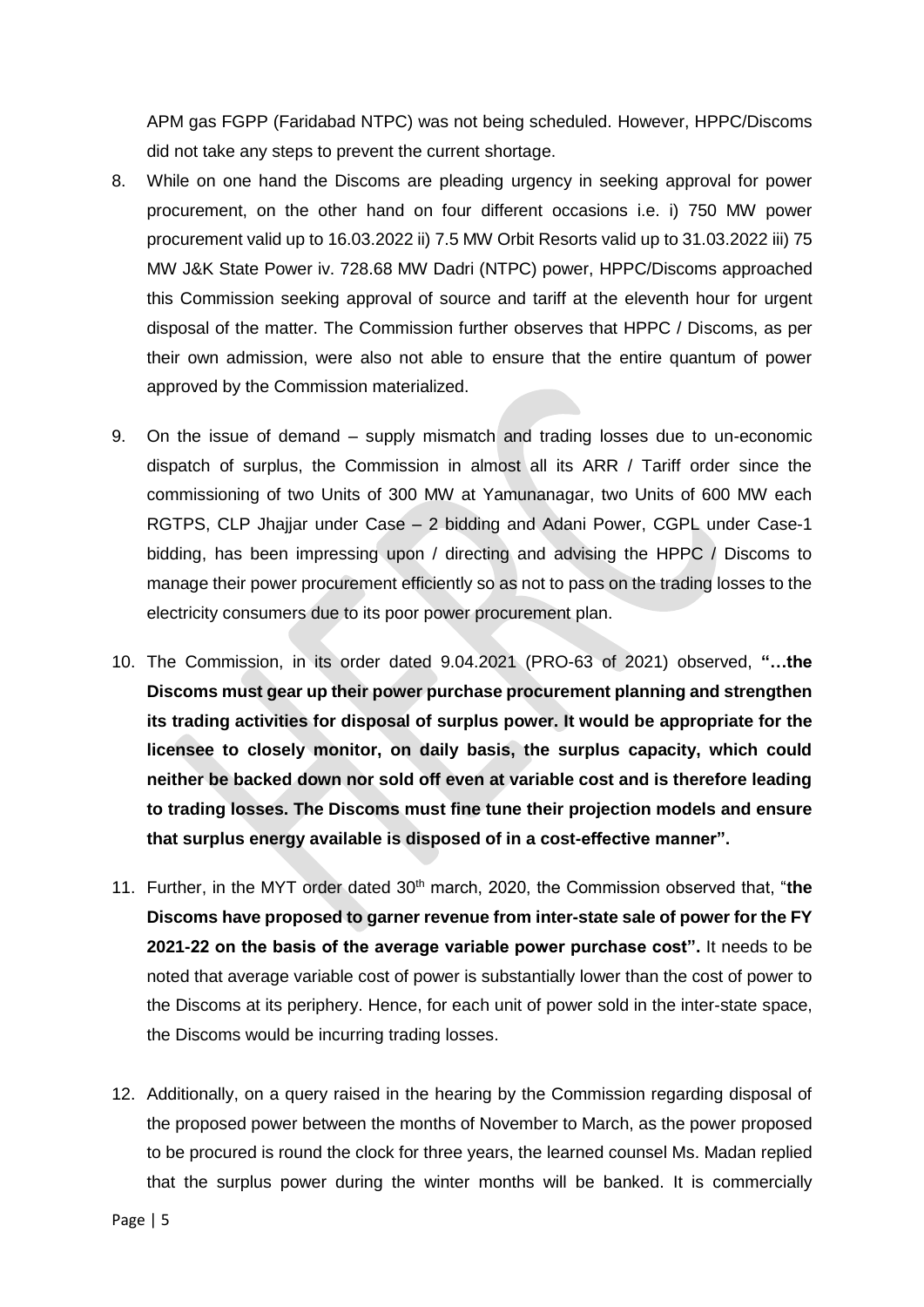imprudent for Discoms not to back down expensive power source (like in the instant case). Rather the Discoms should back down such expensive power and instead bank cheaper power available from existing cheaper power sources. In addition, wheeling losses in such banking transactions shall also be borne by the HPPC / Discoms. The Commission, in its MYT order of the Discoms dated 30 March, 2022, took on record the submissions of the Discoms that they were able to bank 950.05 MUs of power at an effective rate of Rs. 3.92 / Units i.e. lower than the bulk supply cost at the Discoms periphery. Thus, any such banking of expensive power shall unnecessarily burden consumers on account of discom's avoidable commercial imprudence.

- 13. Moreover, the Discoms had also filed a proposal for ToD / Night time concessional tariff to dispose of surplus power, which was approved by this Commission for the current financial year @ Rs. 4.25/kVAh for HT Consumers on 11/33 kV and Rs. 3.75/kVAh for HT Consumers on 66 KV and above, which is much lower than the rate at which 500 MW has been proposed to be purchased i.e. @ Rs. 6.75/Rs. 5.7 per unit.
- 14. This Commission notes that HPGCL has taken a specific stand in its report dated 18 April 2022 that its Unit No. 2 at Khedar Power Plant is expected to be in operation within 15 days from the receipt of spare parts from China. Also, we have noted the minutes of the meeting dated 13.4.2022 held under the Chairmanship of the Hon'ble Minister of Power and NRE, Govt. of India on 12.04.2022. It was decided in this meeting that imported Coal based (ICB) plants (including CGPL, Adani Power Mundra Ltd.) would be operationalized using imported Coal.
- 15. It appears from the above that the present shortage is likely to get resolved. The petitioner has stressed that the urgency to procure power is very immediate. However, from the pleadings made by RKM Powergen in its IA No. 9 of 2022 and oral submission made by Shri Mridul Chakravarty, learned counsel appearing on behalf of M/s. RKM Powergen Pvt Ltd. that they are not in a position to supply power immediately and will take about 30-45 days after signing of FSA as per terms and conditions of the bid. Hence, as per the terms of the reference bid supply of power can commence only within a period of 90 days. Thus, it is not understood as to how procurement of 350 MW power from RKM would come to the rescue of discoms in addressing the present immediate shortage.
- 16. On the contrary, the position taken by MB Power in its affidavit dated 27.04.2022 is reasonable and helping resolution of the State immediate shortage. MP Power is ready to supply 150 MW power within 7 days of execution of PPA execution.